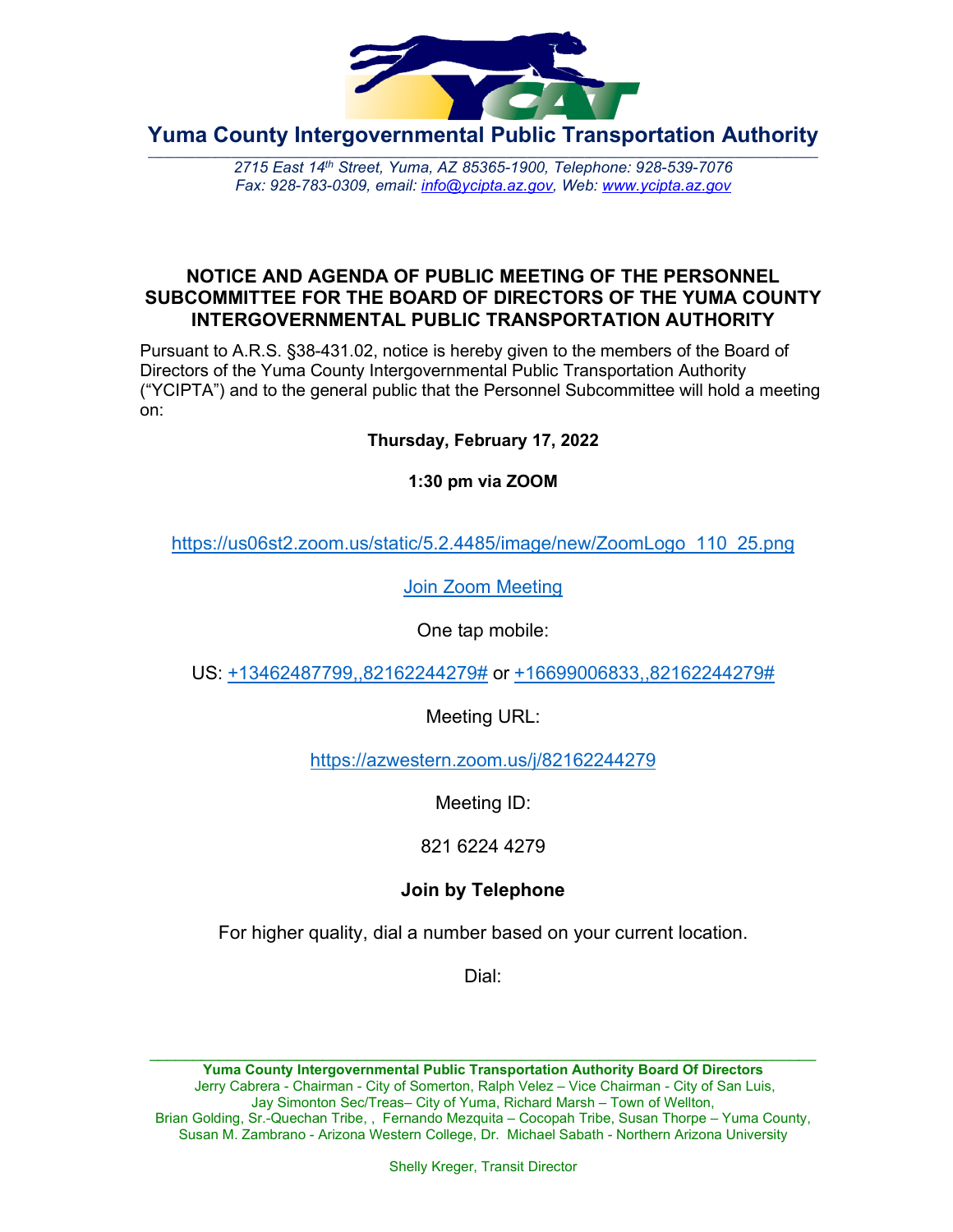US: +1 346 248 7799 or +1 669 900 6833 or +1 253 215 8782 or +1 312 626 6799 or +1 646 876 9923 or +1 301 715 8592

Meeting ID:

### 821 6224 4279

#### [International numbers](https://azwestern.zoom.us/u/kz3rJMfsk)

#### **Join from an H.323/SIP room system**

H.323:

162.255.37.11 (US West) 162.255.36.11 (US East) 115.114.131.7 (India Mumbai) 115.114.115.7 (India Hyderabad) 213.19.144.110 (Amsterdam Netherlands) 213.244.140.110 (Germany) 103.122.166.55 (Australia Sydney) 103.122.167.55 (Australia Melbourne) 149.137.40.110 (Singapore) 64.211.144.160 (Brazil) 149.137.68.253 (Mexico) 69.174.57.160 (Canada Toronto) 65.39.152.160 (Canada Vancouver) 207.226.132.110 (Japan Tokyo) 149.137.24.110 (Japan Osaka)

Meeting ID:

821 6224 4279

SIP:

[82162244279@zoomcrc.com](mailto:82162244279@zoomcrc.com)

**Skype for Business (Lync)**

<https://azwestern.zoom.us/skype/82162244279>

Unless otherwise noted, meetings held at the above location are open to the public.

\_\_\_\_\_\_\_\_\_\_\_\_\_\_\_\_\_\_\_\_\_\_\_\_\_\_\_\_\_\_\_\_\_\_\_\_\_\_\_\_\_\_\_\_\_\_\_\_\_\_\_\_\_\_\_\_\_\_\_\_\_\_\_\_\_\_\_\_\_\_\_\_\_\_\_\_\_ **Yuma County Intergovernmental Public Transportation Authority Board Of Directors** Dr. Michael Sabath – Chairman - Northern Arizona University, Jerry Cabrera – Vice Chairman - City of Somerton, Ralph Velez – Sec/Treas - City of San Luis, Philip Rodriguez – City of Yuma, Larry Killman – Town of Wellton, Brian Golding, Sr.-Quechan Tribe, , Fernando Mezquita – Cocopah Tribe, Susan Thorpe – Yuma County, Susan M. Zambrano - Arizona Western College

Shelly Kreger, Transit Director